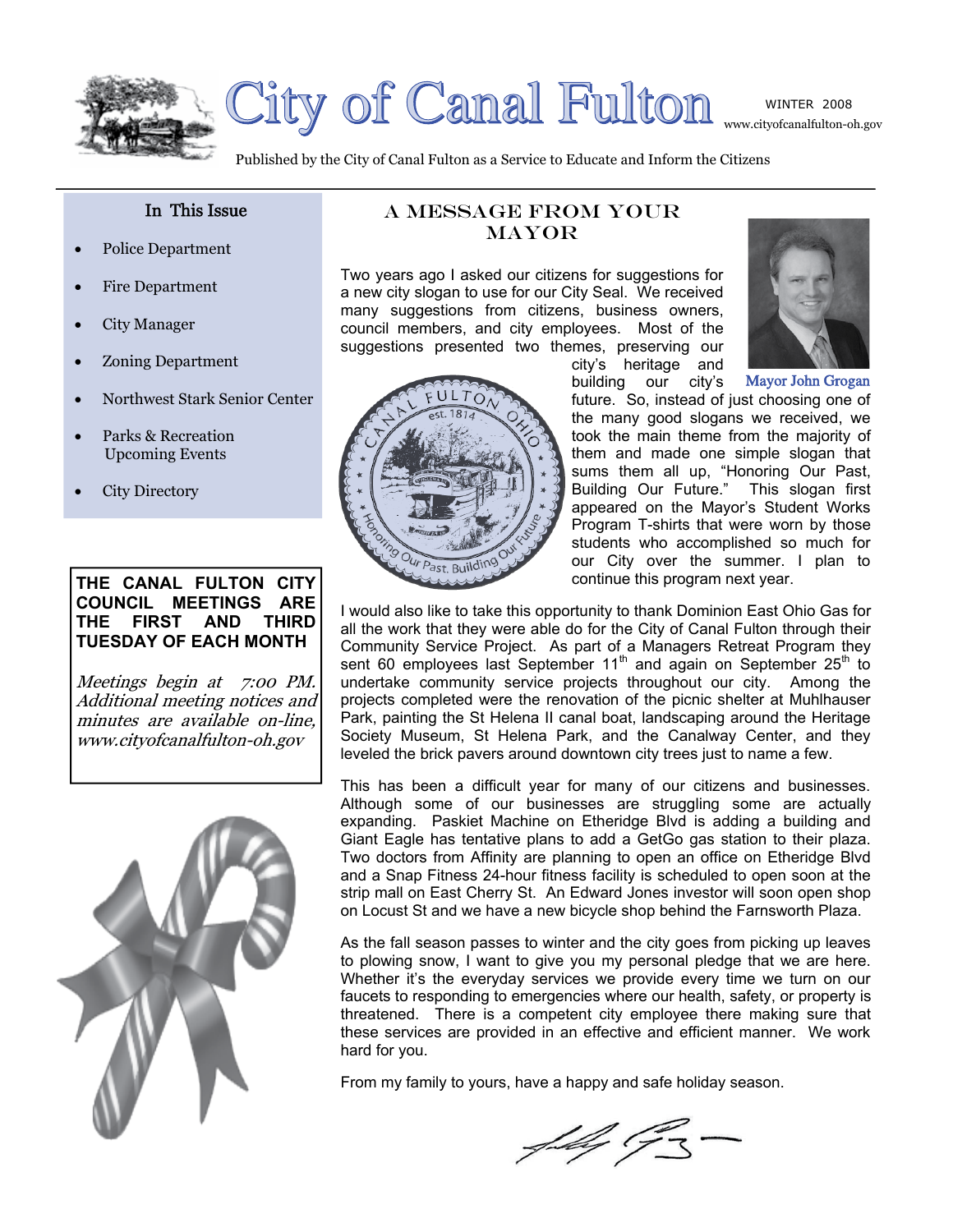### **POLICE DEPARTMENT—CHIEF DAVE FRISONE**

### Canal Fulton Police Department News

On Thursday, November 6, 2008, at approximately 4:00 pm, the Canal Fulton Police Department responded to a hold-up alarm at the Heritage Square Pharmacy. Witnesses at the scene stated that the suspect entered the pharmacy brandishing a small black handgun and demanded Oxycotin pills. The suspect is described as a white male, approximately 20-30 years old, 5'8"/150 lbs, wearing a dark colored hooded sweatshirt, dark pants and a black baseball hat. He fled on foot with an undisclosed amount of drugs. A black GMC Sonoma extended cab pick-up truck may also have been involved in this incident. Security camera video footage and other evidence obtained at the scene are currently being analyzed by law enforcement officials. This incident remains under investigation and anyone with additional information should contact the Canal Fulton Police Department at 330-854-2926. Your identity will be kept strictly confidential and you may earn a cash reward for the successful prosecution of suspects involved in this crime.

The Canal Fulton Police Department is also asking area residents to be on their guard against a new Jamaican telephone scam that has surfaced. The caller states that they are working on behalf of the International Global Sweepstakes and that the receiver has been selected by computer to win over one million dollars. They then request that several hundred dollars is sent via Western Union to an address in Jamaica in order to guarantee release of the funds. Jamaican authorities have received numerous reports regarding this kind of activity and investigations are underway. Police are advising area residents not to send any money should they receive a similar telephone call. Residents and businesses are reminded that if they did not enter a competition or they do not know the caller and the deal sounds too good to be true, it probably is.

With the recent inclement weather, residents are also reminded that whenever snowfall exceeds two inches, City Officials may declare an emergency parking ban to facilitate snow removal. Once the City Manager declares the emergency parking ban, citizens have one hour to remove all parked vehicles from City streets. Vehicles that remain parked on the street and interfere with snow removal operations are subject to being ticketed and towed at the owner's expense. Depending on the duration and severity of a storm, the parking ban may remain in effect for a few hours or several days. Residents are encouraged to monitor local media sources such radio stations, cable television networks, newspapers and the City website at www.cityofcanafulton-oh.gov to learn if an emergency parking ban has been declared as well as when it is lifted. However, according to Canal Fulton Parking Ordinance 351.13, it is the vehicle owner's responsibility to monitor existing weather conditions and comply with emergency parking regulations.

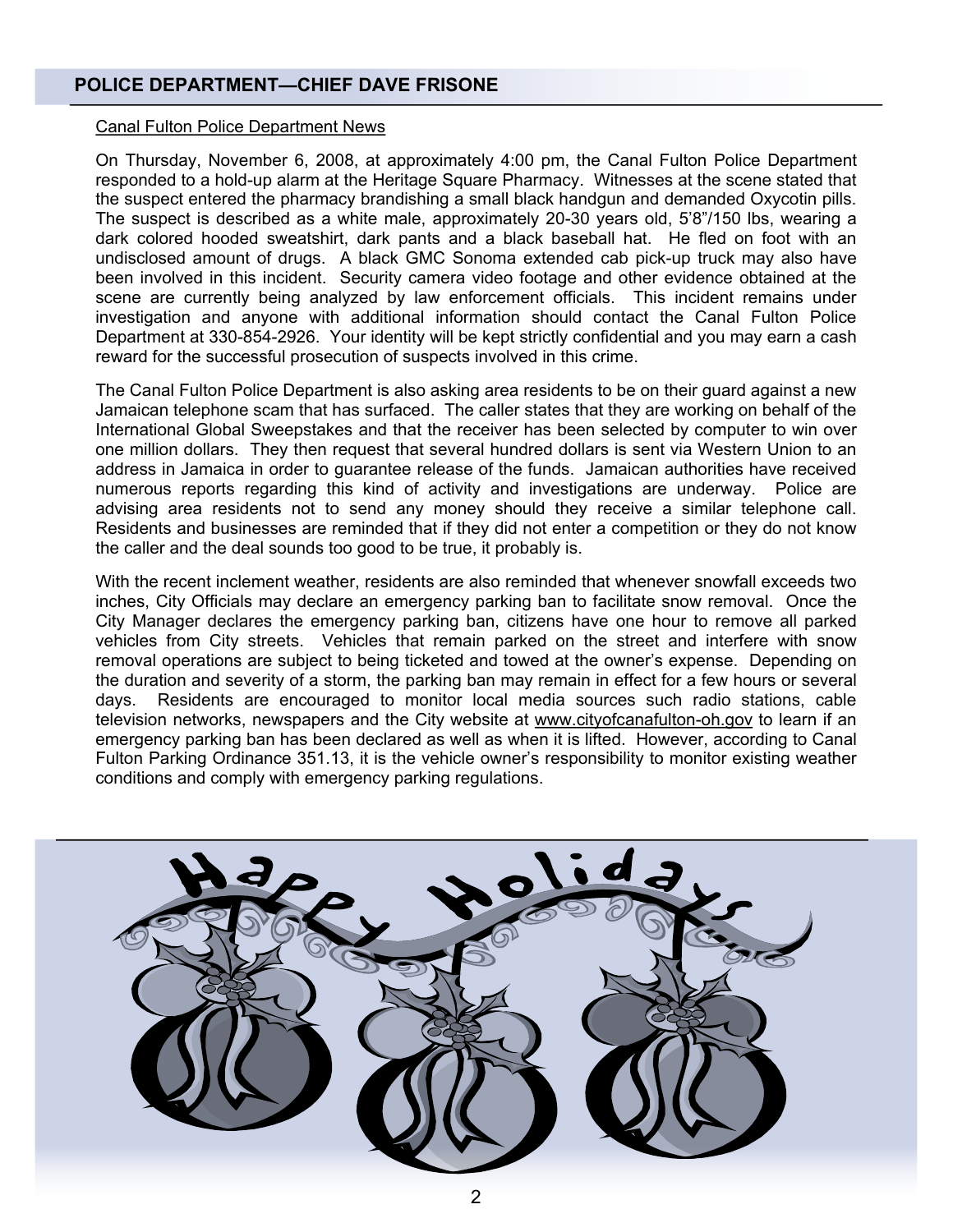### **FIRE DEPARTMENT—CHIEF RAY GREEN**

Recently News Channel 5 ran a story on how the lives of heart attack patients were being saved by being diagnosed in the field by EMS providers and being rapidly treated and transported to a hospital that has a cardiac catherization lab.

The term used for this is the "Door to Balloon Time". What that means is how fast a patient gets into the catherization lab after they arrive in the hospital emergency room.

The goal is to have a Door to Balloon time of less than 90 minutes. If this can be accomplished then the victims' chances of survival are greatly increased.

Most of the hospitals in Stark and Summit County have cardiac catherization labs. One Stark County Hospital was even named in the story as having the second best time for Door to Balloon. Currently the fire department is looking at acquiring the cardiac monitors that would allow our paramedics and even the basic EMT's the ability to run a 12 lead EKG on a patient and transmit it to the receiving hospital. This allows the emergency room physician to see the EKG before the patient arrives at the hospital. Local EMS squads with

this technology have reported that in some cases the patient they were treating and transporting suffering from a heart attack was taken right to the cardiac catherization lab versus going to the emergency room. Currently only one of our cardiac monitors has the 12 lead EKG capabilities but it is unable to transmit the EKG.

What I would like to impress on everyone is the importance of calling 911 at the onset of any symptoms that maybe cardiac related. Those include:

- Chest pain or chest pressure
- Chest tightness
- Shortness of breath
- Radiating pain from the chest into the left arm
- Nausea and vomiting
- **Sweating**

Back pain. This is a common symptom for women who are experiencing cardiac problems.

• Dizziness and increased weakness.

If treated early a potentially deadly condition could be corrected.

*On behalf of the Canal Fulton Fire Department* 

*I would to wish everyone a safe* 

 *and happy holiday season.* 



| <b>Preventive Gum Therapy</b> | Partials         |
|-------------------------------|------------------|
| Crowns                        | Implants         |
| Dentures                      | Extractions      |
| <b>Cosmetic Fillings</b>      | <b>Bleaching</b> |
| <b>Root Canals</b>            | Jaw Joint Pain   |

*Mention this ad at your first appointment*<br>and you'll receive a **FREE Oral B Vitality Electric Tooth Brush!!**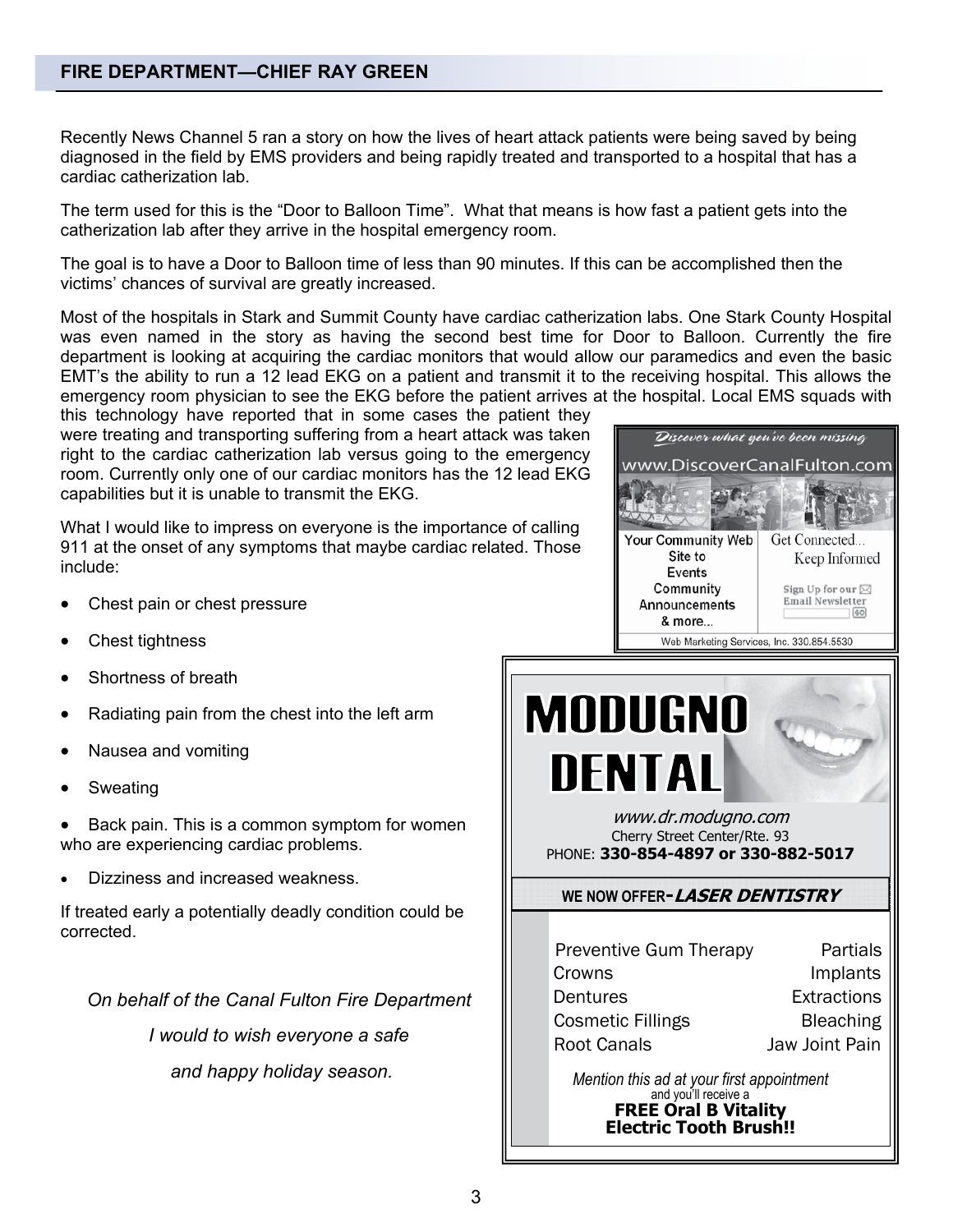The Cuyahoga Valley Scenic Railroad may add a trip to Canal Fulton. The Stark County Community Improvement Corporation has awarded the City an \$8,600 Economic Development Grant. Another \$8,600 grant application has been submitted to the Ohio & Erie Canalway Association. These grants will help offset the cost to develop a conceptual plan that will enable the Cuyahoga Valley Scenic Railroad to establish a route to Canal Fulton including the placement of rail sidings, a train station and historic hotel along the O & E Canalway and National Heritage Corridor.

This initial plan will be an important step in revitalizing Canal Fulton's Historic Downtown District. The potential linkage between the Scenic Railroad, Towpath Trail, Scenic Byway, Historic Downtown with hotel, and the St Helena III Canal Boat will provide an opportunity for tourism development unlike anything else in the State of Ohio. Once completed, the Conceptual Plan will help determine the feasibility of the various available properties relative to the plan, as well as to court private investment that will spur economic development<br>opportunities throughout our section of the opportunities throughout our Canalway.

The City of Canal Fulton will receive an Ohio Public Works Commission (OPWC) grant for \$165,644 in the form of a zero-interest loan to extend sanitary sewer to homes east of Saints Philip & James Church. We still have a chance to get the OPWC grant to raise High Street above the flood stage and add turning lanes in front of the Northwest Local School Campus. We will know this spring. We have also applied for a Community Development Block Grant to partially fund the raising of High Street.

You may have heard or read about the struggle of the Canal Fulton Heritage Society, the City of Canal Fulton, and the Stark County Park District to keep the St. Helena III canal boat running in the Ohio & Erie Canal. Our dilemma is that the Ohio & Erie Canal from the feeder system in Summit County down to Lock 4 is in serious need of dredging. It has been 40 years since the entire system has been dredged. About 18 years ago, the canal was dredged from Cherry Street in Canal Fulton down to Lock 4.

Last year this continued scraping on the canal bottom seriously damaged the canal boat but the Canal Fulton Heritage Society, through its volunteers, made repairs. This year the canal was barely passable and the canal boat has sustained significant damage from it constantly scraping the bottom of the canal. The Canal Fulton Heritage Society had to pump the water out continually to keep it afloat. The St Helena III is now in dry dock for storage and repairs and it's likely that boat operations will be limited until the canal is dredged.

Through the efforts of the City of Canal Fulton, the Canal Fulton Heritage Society, and Stark Parks the Ohio & Erie Canalway Association has formed a special task force to get the canal through Canal Fulton dredged. The first priority is to explore various funding mechanisms to fund what could be a \$1.2 million project. The City of Canal Fulton, Stark Parks, and the Stark County Engineer have all offered to help with this project but the dredging itself will need to be bid to an excavating company.

The City of Canal Fulton and Stark Parks have partnered to apply for emergency funding through the OECA and will also apply for assistance from the Stark Community Foundation.

The bottom line is that without the ability to use the canal a piece of Americana and our national heritage will be lost. George Washington was one the individuals who surveyed the Ohio Territory and it was George Washington who recommended the construction of canals to link communities together for commerce. The fact that the canal and towpath are still here stand as a testimony to those forward thinking people who conceived it, a feat of engineering for those who designed it, a monument to those who labored to build it (some to the point of death), and a symbol of a by-gone era to those who have given so much to preserve it.

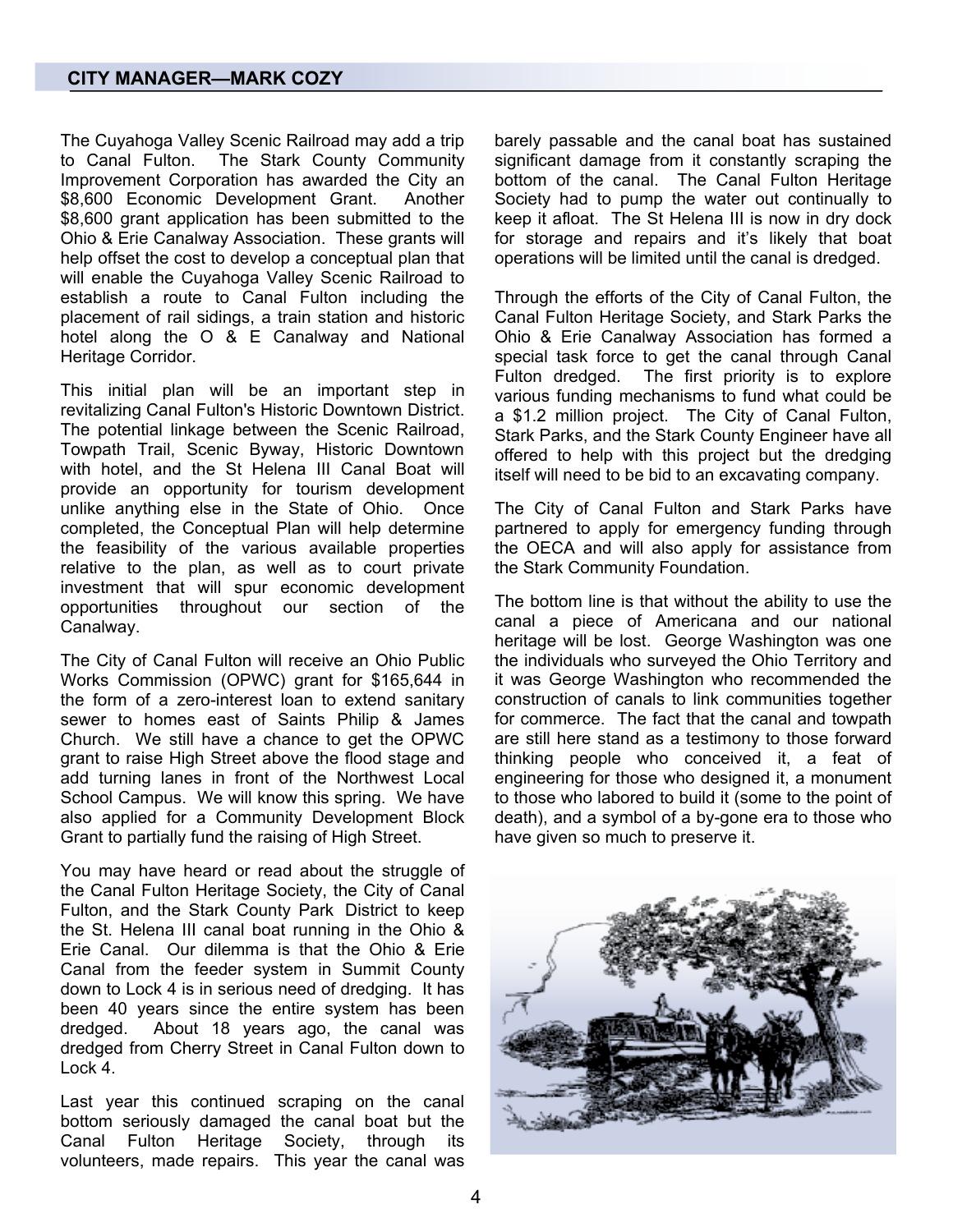### **NORTHWEST STARK SENIOR CENTER CITY MEETINGS**

### **December**

| $\overline{c}$                                  | 10:00 AM           | <b>Writer's Group</b>                                        |
|-------------------------------------------------|--------------------|--------------------------------------------------------------|
| 4                                               | 9:30 AM            | <b>Census Bureau</b>                                         |
| 9<br>10                                         | 9:30 AM<br>9:30 AM | <b>Tole Painting</b><br><b>Census Bureau</b>                 |
| 11                                              | 12:00 PM           |                                                              |
|                                                 |                    | <b>Birthday Luncheon</b><br><b>Bring Covered Dish</b>        |
| 16                                              | 10:00 AM           | <b>Writer's Group</b>                                        |
| 18                                              | 9:30 AM            | <b>Census Bureau</b>                                         |
| 22                                              |                    | Center Open                                                  |
| 24-26                                           |                    | <b>Center Closed</b>                                         |
| 26                                              | 1-7:00 PM          | Bloodmobile                                                  |
| 29                                              |                    | Center Open                                                  |
| 31                                              |                    | <b>Center Closed</b>                                         |
| January                                         |                    |                                                              |
| $1 - 4$                                         |                    | <b>Center Closed</b>                                         |
| 8                                               | 12:00 PM           | <b>Birthday Luncheon</b>                                     |
|                                                 |                    | <b>Bring Covered Dish</b>                                    |
| 13                                              | 9:30 AM            | <b>Tole Painting</b>                                         |
| 19                                              |                    | Center Closed MLK Day                                        |
| 24                                              | 4-6:30 PM          | Swiss Steak Dinner, reserva-                                 |
|                                                 |                    | tions only - Call the center                                 |
| <b>February</b>                                 |                    |                                                              |
| 10                                              | 9:30 AM            | <b>Tole Painting</b>                                         |
| 12                                              | 12:00 PM           | <b>Birthday Luncheon</b>                                     |
|                                                 |                    | <b>Bring Covered Dish</b>                                    |
| 16                                              |                    | <b>Center Closed President's</b>                             |
|                                                 |                    | Day                                                          |
| 20                                              | 1-7:00 PM          | Bloodmobile                                                  |
| 28                                              | 4-6:30 PM          | Swiss Steak Dinner, reserva-<br>tions only - Call the center |
|                                                 |                    |                                                              |
| <b>Each Month</b>                               |                    |                                                              |
| Monday - Thursday<br>9 - 3:00 PM Ye Olde Thrift |                    |                                                              |
|                                                 |                    | <b>Shonne</b>                                                |

|                   |          | Shoppe         |
|-------------------|----------|----------------|
| Monday & Thursday | 12:30 PM | <b>Bingo</b>   |
| Monday            | 5:00 PM  | Tong           |
| Monday            | 7:00 PM  | Euchre         |
| 1st & 3rd Tuesday | 10:00 AM | Writer's Group |
| Tuesday           | 10:00 AM | Pinochle       |
| Friday            | 12:00 PM | <b>Bridge</b>  |
|                   |          |                |

### *Call the Center for information and upcoming events - 330-854-6307*

### **US CENSUS JOBS AVAILABLE**

Please call: 330-489-4401 Testing at the Northwest Senior Center December 4, 10, 18 at 9:30 AM Call Center for January/February dates

| December                 |                    |                                                 |
|--------------------------|--------------------|-------------------------------------------------|
| $\mathbf{2}^-$<br>$11 -$ | 7:00 PM<br>7:00 PM | <b>City Council</b><br>Parks & Recreation Board |
| 16                       | 7:00 PM            | <b>City Council</b>                             |
| 25-26                    |                    | Closed -Holiday                                 |
|                          |                    |                                                 |
| January                  |                    |                                                 |
| 1<br>6                   | 7:00 PM            | Closed - Holiday<br><b>City Council</b>         |
| 8                        | 7:00 PM            | Parks & Recreation                              |
| 15 <sub>1</sub>          | 7:00 PM            | <b>HPC/Planning Commission</b>                  |
| 20                       | 7:00 PM            | <b>City Council</b>                             |
|                          |                    |                                                 |
| February                 |                    |                                                 |
| 3                        | 7:00 PM            | <b>City Council</b>                             |
| 12                       | 7:00 PM            | <b>Parks &amp; Recreation Board</b>             |
| 16                       |                    | Closed - Holiday                                |
| 17                       | 7:00 PM            | <b>City Council</b>                             |
| 19                       | 7:00 PM            | <b>HPC/Planning Commission</b>                  |
|                          |                    |                                                 |
| March                    |                    |                                                 |
| 3                        | 7:00 PM            | <b>City Council</b>                             |
| 12 <sup>12</sup>         | 7:00 PM            | Parks & Recreation Board                        |
| 17<br>19                 | 7:00 PM<br>7:00 PM | <b>City Council</b>                             |
|                          |                    | <b>HPC/Planning Commissions</b>                 |
|                          |                    |                                                 |
|                          |                    |                                                 |



### **ELECTRIC AGGREGATION UPDATE**

As of December 31, 2008, Electric Aggregation will be put on hold until State of Ohio regulators restructure electric services. Their goal is to stabilize electric rates and insulate Ohioans from rising electric generation costs. FirstEnergy filed an Electric Security Plan which would provide a below market price for the next few years. This plan has yet to be approved. Questions regarding Canal Fulton's electric aggregation program should be referred to FirstEnergy Solutions at 1-888-254-6981.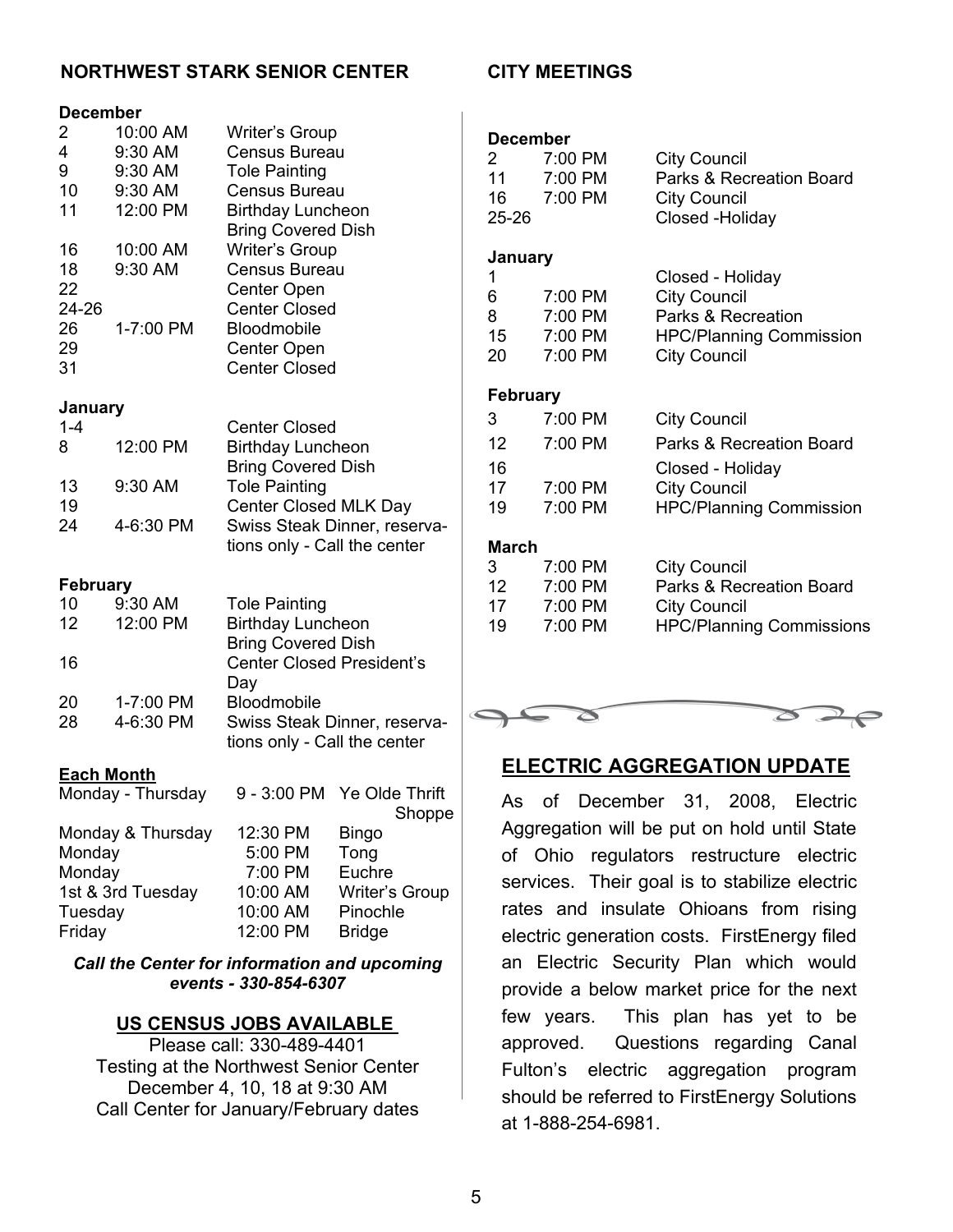### **CHRISTMAS & WINTER SEASON**

### **HOME SAFETY TIPS**

### Johnson M. Belford, Zoning Inspector

As winter is setting in here in northern Ohio, home property maintenance along with fire safety should be foremost in your mind. This time of year, furnaces are working overtime along with fireplaces and wood burning stoves. You should consider having your chimney cleaned and inspected. One third of fires happen in the months of December, January and February. Winter fire tragedies are preventable, with good home maintenance.

Live Christmas trees have been brought into homes for more than 500 years. Each year, more than 33 million live Christmas trees are used in households across the United States. Live Christmas trees have an attractiveness, fragrance, and tradition that cannot be matched with artificial substitutes.

### **CARING FOR THE TREE IN YOUR HOME**

If you do not plan on putting the tree up right away, cut one inch off the base, put the tree in a bucket of water and stand in a cool place.

When you bring the tree indoors, cut  $\frac{1}{2}$ " to 1" off the base of the trunk and place in a tree stand that holds at least one gallon of water.

Do not place the tree near a fireplace, heater vent or other heat source.

Always keep the tree well supplied with water. Check the water level each day. Trees may use several quarts of water a day.

Never let the water level fall below the base of the tree. If this occurs, the cut end of the tree can seal over, preventing further water intake. If this occurs the tree needs to be taken down and a fresh cut made to allow water intake.

Again, just a reminder, the owner and or occupant of a building is responsible for snow and ice removal. Be considerate of your neighbor and those who use the sidewalks in front of your homes and businesses.

 If you have any questions fell free to contact the Canal Fulton Zoning Department. Our office hours are Monday and Tuesday from 8:00 AM to 4:30 PM. and on Wednesday and Thursday from 8:00 AM to 12:00 Noon. The phone number is (330) 854-0590.

### *On behalf of the Canal Fulton Zoning Department,*

*Have a Merry Christmas and a Happy New Year.* 



### **STREET DEPARTMENT, Mark Petersen**

### **Thank you to resident, Mrs. Nitta Hammer**

She donated the tree that is now the City Christmas Tree in the plaza on Canal and Market St.

### **Christmas Tree Disposal**

The City of Canal Fulton operates a yard waste container for the convenience of our residents. Residents who would like to dispose of *Christmas trees or yard waste* can take them to the Canal Fulton Street Department located at 950 Water Street. The container is located beside the maintenance building. Christmas trees or yard waste may be dropped off Monday through Sunday during daylight hours only. Proper management of yard waste will reduce storm water pollution. Please remember to remove all ornaments, tree stands and plastic bags.

With winter upon us, please secure your mailboxes as snow removal operations have begun. Mailboxes and posts in disrepair are more easily damaged or destroyed by routine snow removal. Also, please place garbage cans in driveways, not on the street. Property owners with snow blowers are cautioned not to discharge snow into the street because it removes the salt the street crew puts down on the street.

*Merry Christmas and Happy New Year!*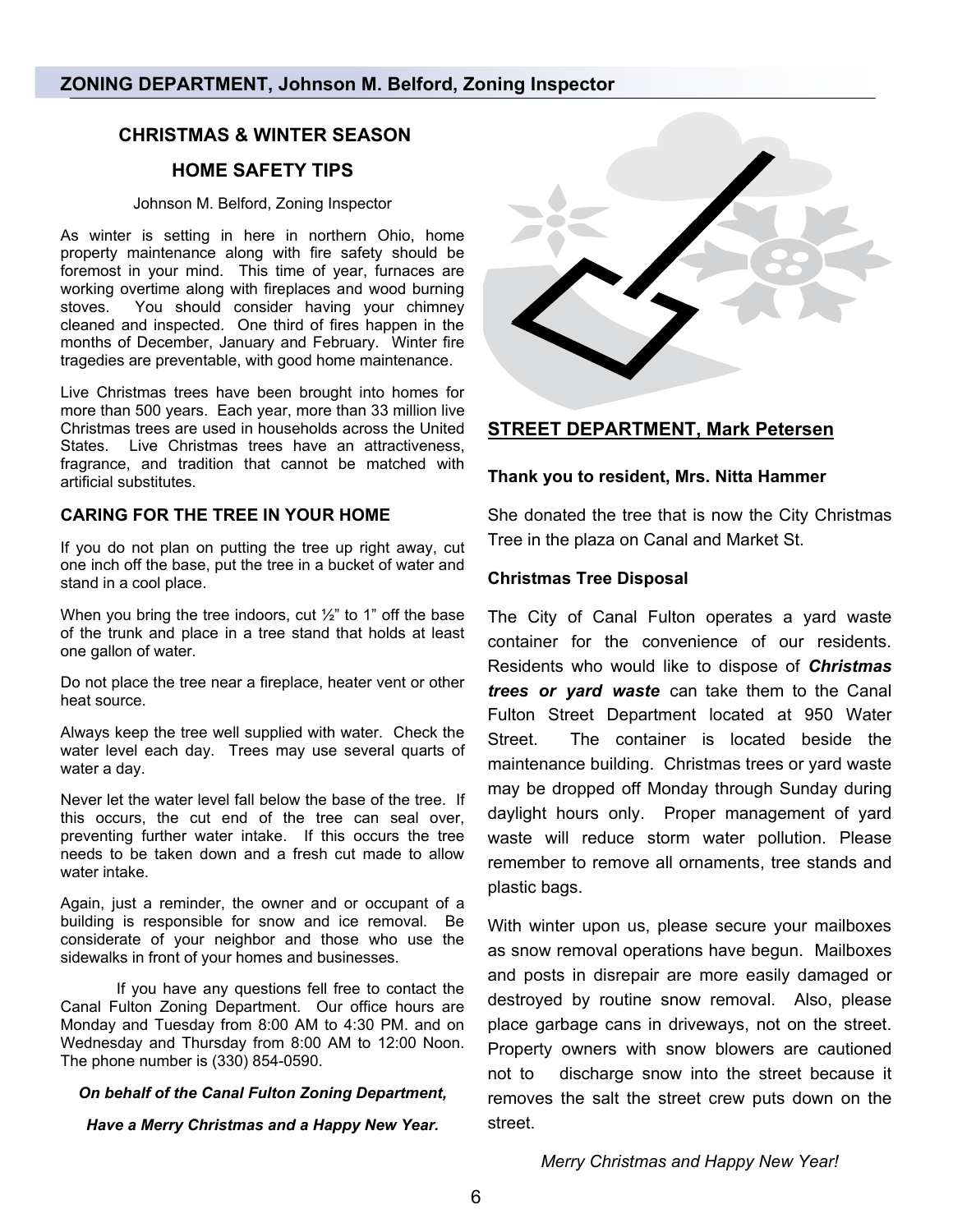# Canal Fulton Parks & Recreation



## Downtown Christmas on the Canal with Santa

Tell Santa what you want for Christmas and get a photo to give to Grandma. And make a free holiday craft.

**Day/Dates**: Saturdays, November 29th, December 6th and 20th **Times:** 11:30 AM - 2:30 PM (later Santa can be spotted in shops)<br>**Location:** The Warehouse on the Canal. 239 N. Canal St. **Location:** The Warehouse on the Canal, 239 N. Canal St.<br> **Cost:** Visits free. photos \$5 (StudioRhodes Photography) **Cost:** Visits free, photos \$5 (StudioRhodes Photography)

> Enjoy caroling and cocoa, each Saturday as you support our local businesses for your holiday shopping.

Electric Light Parade (Canal St.) December 6th, 6 PM *Applications at the library*  Tree-lighting (Market and Canal St.) December 6th, 6:45 PM

# Sweetheart Dance

We invite preschool & elementary age girls & their favorite Big Guy for a night of music and fun! Enjoy dancing & group games with a live Disc Jockey, Take home a professional 4x6 keepsake photograph.

**Day/Time:** Friday, February 6th 7:00 pm - 9:00 pm<br>**Location:** Northwest Senior Center, 853 Locust St., **Location:** Northwest Senior Center, 853 Locust St., Canal Fulton<br>**Ages:** Preschool and Elementary age girls and favorite Big Gu **Ages:** Preschool and Elementary age girls and favorite Big Guy<br>Cost: \$12 / couple (\$5 each additional girl) **Cost**: \$12 / couple (\$5 each additional girl)

**Limited Tickets Available, Pre-registration required**  No tickets will be available at the door. Purchase tickets at Canal Fulton City Hall, 155 E. Market St. Mon-Fri., 9 am - 4 pm (until sold out)

# Look for these Upcoming Spring Programs:

**Community Egg Hunt** (Sponsored by True Life Church) Saturday, April 11th, St. Helena Heritage Park



Little Kickers Pre-school Instructional Soccer Saturday mornings, late April

## Parks and Recreation News

Parks and Recreation Board Meetings Second Thursday of each month, City Hall 7:00 PM - Public Welcome

- New signs in City Parks
- Dog Park improved turf condition this year due to changes in last year's maintenance program. Small area fencing added to protect worn area. Park turf will be evaluated during the winter for possible seasonal closing

# **St. Helena Heritage Park** (formerly Community Park)

125 Tuscarawas Street - off Cherry St. (Rt.93)



*Two Trails for Hiking, Biking & Cross-Country Skiing Ohio & Erie Towpath Trail* parallels the canal.  *Old Muskingum Trail* runs along the Tuscarawas River.

### *Picnic Pavilion & Ball Fields*

 Pavilion is near the playground and Ohio & Erie Towpath Trail. Reservation & fees: 330-854-2044

### *Playground, Restrooms & Parking*

Ample parking is available for approximately 150 cars with easy access to shopping in historic downtown Canal Fulton.

# Canal Fulton Canalway Center *Visitor & Information Center* Closed for the Season. Rentals: 330-854-6835

Reopens in April, Saturdays and Sundays 10 am - 4pm

### Dog Park Butterbridge Rd. Located between Rt. 21 & Erie Ave. Large & Small dog exercise areas

# Old School Yard Park

 (80' x 250' each area) Open seasonally

Muhlhauser Park 853 S. Locust Street

Movies in the Canalway Center

Come join us for a cool

Gallery).

movie, a warm atmosphere and hot popcorn. Bring a pillow or a seat cushion and see a movie on the big screen at the Canalway Center. Children under 12 must be

accompanied by an adult. Limited Seating. (Movies donated by Movie

**Time**: 3:00 pm (doors open 2:45 pm)<br>**Ages:** All ages

**Time:** 3:00 pm (doors open 2:45 pm)<br>**Ages:** Older children & adults Ages: Older children & adults<br>Cost: No fee **Cost:** No fee

*Nonperishable food donations will be accepted for local food bank at both shows* 

Horton Hears <sup>a</sup> Who! (G) **Day/Date**: Sunday, January 11th

**Ages:** All ages

Star Wars: Clone Wars (PG) **Day/Date:** Sunday, March 1st<br>**Time:** 3:00 pm (doors open)

**Cost**: No fee

Tennis Courts (2) - lighted Paved Walking Path

Discovery Park

Beverly and Erickson Streets Paved Walking Path, Picnic Tables, Tot Lot Playground with ADA Accessible Swing, Benches & Pond

Behind the Northwest Senior Center.

Large & Small Gazebo Pavilions Small Tot Lot with slide and swings



Corner of Market & Locust St. Basketball Court & Playground

**Parks & Recreation program information**: *City of Canal Fulton Canalway Center 330-854-6835*